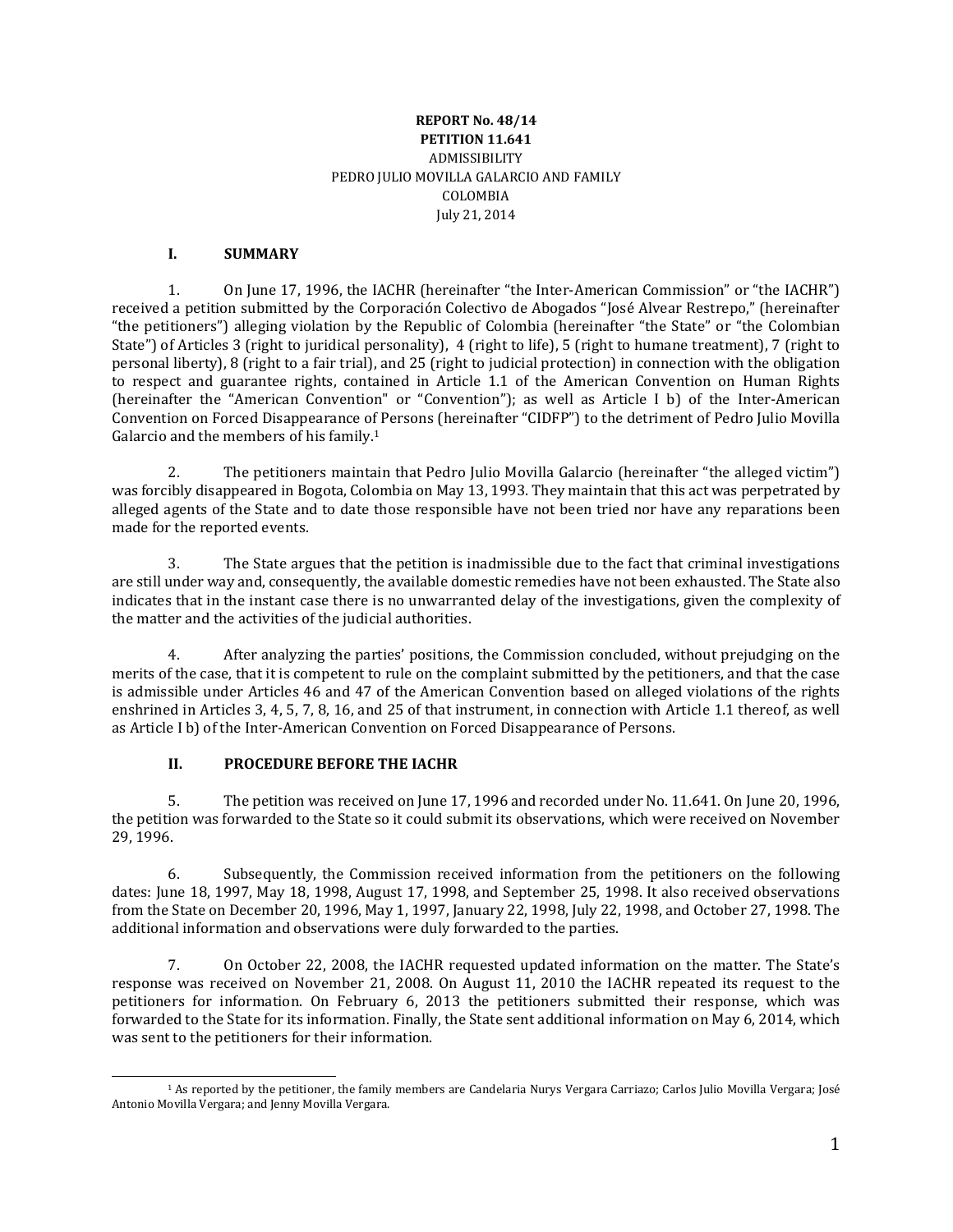### **III. POSITION OF THE PARTIES**

## **A. Position of the petitioners**

8. The petitioners indicate that Pedro Julio Movilla Galarcio was a member of the Board of the union of the Colombian Institute for Agrarian Reform, a member of the People's Workers Committee in the department of Córdoba, and a militant member of the Marxist-Leninist Communist Party of Colombia. They state that after having been subjected to various threats and harassment by the army, the national police, and the Judicial and Investigative Police Department (DIJIN), Mr. Movilla was forced to move with his family first to Medellín and then to Bogotá. In this regard, Mr. Movilla's wife stated that her husband and his family were being followed by State security agencies and had been the victims of threats and harassment due to her husband's activity as a union leader and leftist activist.

9. The events covered in this petition occurred on May 13, 1993, after Mr. Movilla dropped off his daughter at the John F. Kennedy school on Highway 68 and Avenue First of May in Bogota at 8:00 a.m. The alleged victim had agreed to pick up his daughter at 11:00 am, and since then the whereabouts of Mr. Movilla have been unknown. The petitioners allege that from the early hours of that day other students' parents and professors noted the presence of three motorcycles whose drivers were armed with machine guns.

10. They also indicated that nearby the school on that same day, around 9:00 am, Mr. Pedro Julián Pabón Díaz was allegedly arrested by agents of the national police after shooting in the air while drunk.

11. They allege that this simultaneous event generates a series of factual gaps around this case that have not been cleared up nor disputed by the State with respect to the forced disappearance of Mr. Movilla, in that two persons with similar names and wearing clothes of the same color were arrested in the same place and at the same time.

12. They also state that it was determined that Mr. Pabón Díaz was working as a DIJIN informant and the weapon he allegedly carried on the day he was arrested belonged to a police officer. The petitioners allege that to date the State has not taken a statement from Mr. Pabón Díaz in order to clarify the alleged arrest that occurred on the same day as the disappearance of Mr. Movilla, his alleged participation in the network of DIJIN informants, and the reasons why he was carrying a weapon belonging to an active member of the national police.

13. They state that around the time of these events Mr. Movilla had been followed by the military intelligence service, Brigade XIII, of the national police, who had identified him as a dissident member of the People's Liberation Army. On this subject, the petitioners believe there is a lack of clarity in the investigations as to why the Colombian army had engaged in intelligence activities regarding the alleged victim, since despite the existence of a report on alleged intelligence activities, only a document with partial information and written in military code was submitted in the criminal process.

14. Regarding the criminal investigations conducted, the petitioners believe that the steps taken were directed to establish that Pedro Movilla was a member of the People's Liberation Army in order to point him out as a member of the guerrilla. They also allege that the reasonable period of time has been exceeded, since more than 20 years have passed since the disappearance of the alleged victim. They indicate that despite evidence that would point to responsibility of members of the security forces and at least one individual who participated with the acquiescence or complicity of agents of the State, the investigations are still in the preliminary stage or have been provisionally filed away without having identified those responsible. Thus, with respect to meeting the requirement of prior exhaustion of domestic remedies, they allege that the exception provided in Article 46.2 c) is applicable.

15. With regard to proceedings filed on the domestic level, on May 19, 1993 the petitioners filed a habeas corpus petition before the Criminal Judge 54 of the Bogota Circuit. The investigation was provisionally filed away on June 5, 1996 because no evidence had been found on the basis of which to determine who was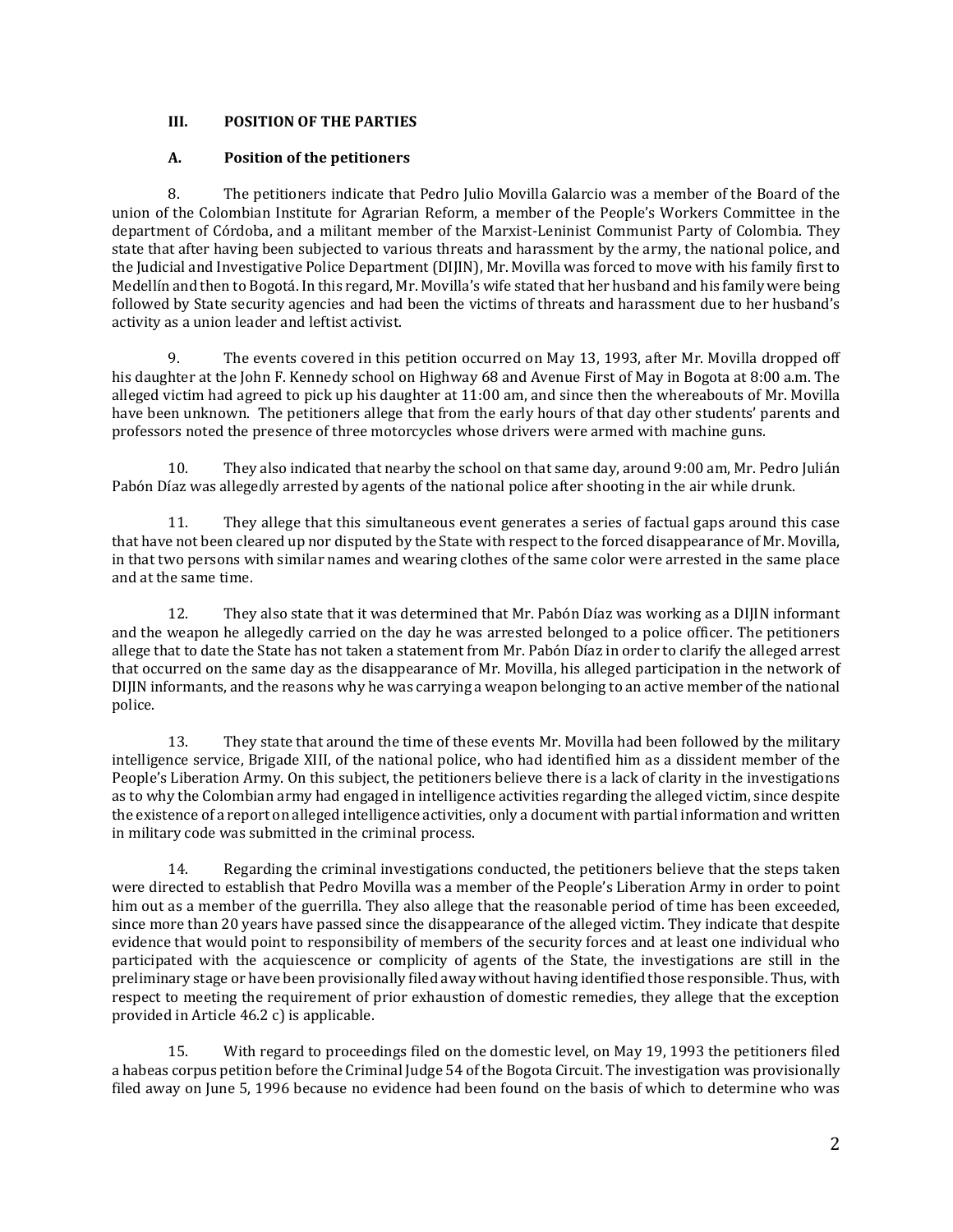responsible. On October 24 of the same year that ruling was reversed in order to continue the procedures to determine those responsible. As of now, the criminal process is in the preliminary investigation stage.

16. The petitioners also point out that the Code of Criminal Procedure in force at the time provided that no civil action would be admitted as long as the case remained in the preliminary stage. Once that provision was amended, the petitioners state they filed a civil action that was declared inadmissible on January 21, 2003. Finally, they state that they filed the action again on February 2011 and that it was admitted on May 2011.

17. In addition, a disciplinary proceeding was initiated in response to the complaint that the alleged victim's wife filed before the Office of the Attorney General, this process was on the preliminary investigation stage. On February 17, 1998 an order was issued to file away the disciplinary proceeding, order that was appealed by the petitioners and reversed by the Attorney General on July 8, 1998. However, on January 23, 2001 the Prosecutor decided to file away the investigation on a provisional basis.

18. The petitioners state that they filed a restitution action before the Administrative Court of Cundinamarca – Section Three, which was admitted on May 19, 1995. The Court ruled on October 30, 2001, rejecting the claims, indicating that the responsibility of the State had not been proven. The petitioners state that the decision was appealed and later confirmed by the Council of State on June 23, 2011.

#### **B. Position of the State**

19. With regard to the facts, the State believes the petitioners are confusing two different incidents that took place on the morning of May 13, 1993; the disappearance of Mr. Pedro Julio Movilla Galarcio and the events related to the arrest of Pedro Julián Pabón Díaz.

20. In this regard, the State indicates that on May 13, 1993, around 8:00 a.m., Mr. Movilla took his daughter to the John F. Kennedy school, promising to pick her up at 11:00 a.m., since that time, he has been disappeared. On the other hand, in the area near the school, around 9:00 a.m., members of the national police arrested Mr. Pabón Díaz, who was drunk and shooting into the air. Mr. Pabón Díaz was arrested and his weapon was seized. Once the seizure requirements were completed, he was released.

21. The State maintains that this petition must be declared inadmissible because it does not meet the prior exhaustion of domestic remedies requirement established in Article 46.1 a) of the Convention. It also believes that the exceptions to the exhaustion of domestic remedies under Article 46.2 b) and c) would not apply.

22. In this regard, the State points out that there is a criminal process at the domestic level that is in the processing stage, so that the petitioners have not exhausted the criminal action. It states that the criminal investigation recorded under No. 096 was heard by various judicial as well as investigative authorities who made numerous efforts to clarify the facts, but so far that task has been impossible.

23. The State maintains that the investigations were conducted diligently and within a reasonable period of time given the complexity of the case. It points out that the circumstances surrounding Mr. Movilla's disappearance seriously complicated the investigative activity since various hypotheses emerged regarding his disappearance that required different logical lines of investigation. It also states that the progress made in the criminal process should be analyzed in the context of the Colombian situation, the complexity of which makes the administration of justice unwieldy.

24. As for actions taken by the judicial authorities, the State points out that intense investigative efforts were made in both the criminal and disciplinary processes and that the authorities ordered the taking of evidence to determine whether Mr. Movilla had actually been the subject of military intelligence activities and had been followed by members of the security forces. It maintains that despite the significant amount of investigative work done, there is no evidence that could be used to establish the motive for and the perpetrator of Mr. Movila's disappearance.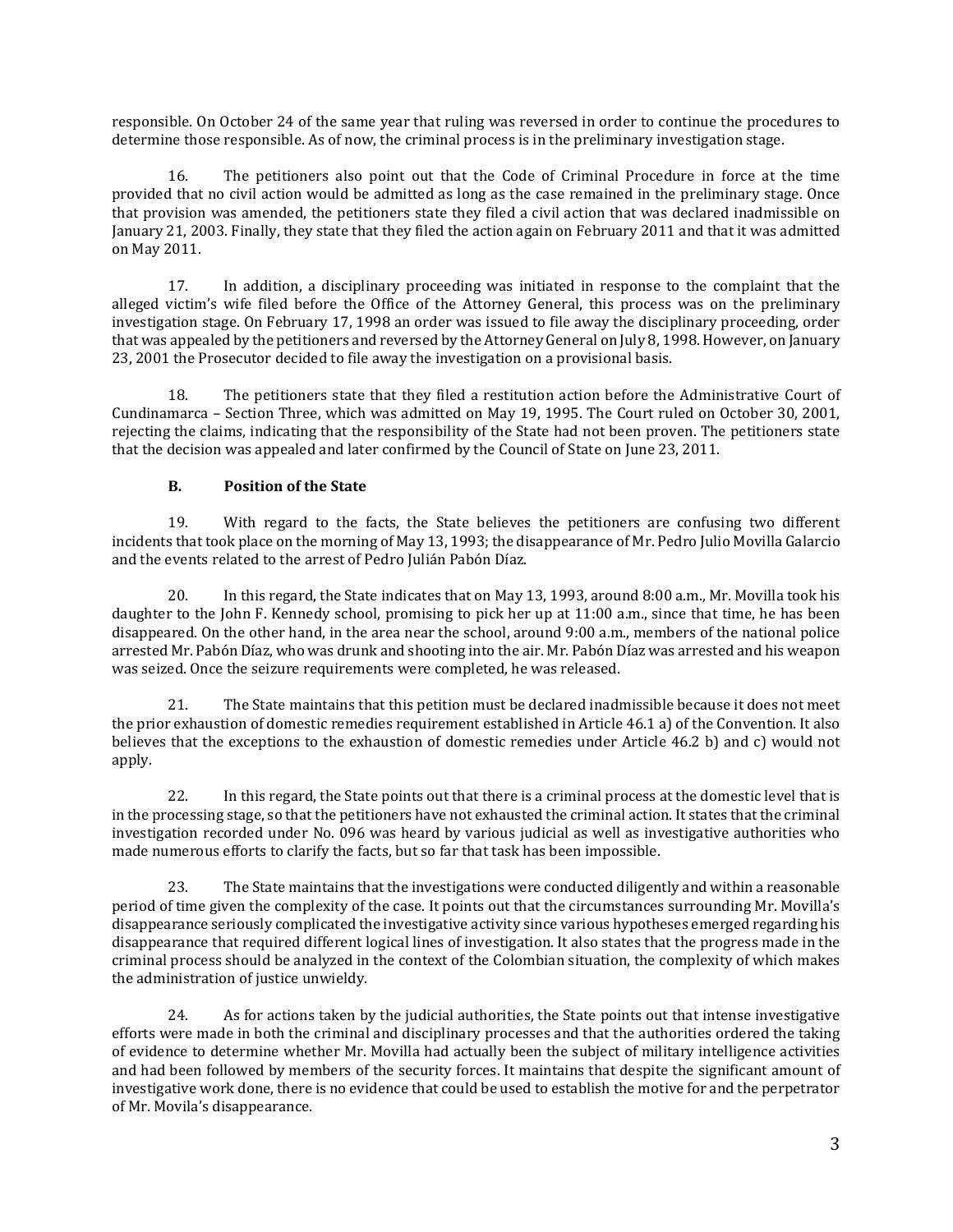25. The State also alleges that Mr. Movilla's disappearance would not constitute a violation of the Convention. It points out that this offense could not be attributed to the State considering that to date there is no evidence linking the members of the public authority of the Colombian State to the disappearance of Mr. Movilla. It also emphasizes that there is no link at all between the disappearance of the alleged victim and the arrest of Mr. Pabón Díaz. It also points out that, contrary to what the petitioners state, a sworn statement was taken from Mr. Pabón Díaz in a procedure carried out on March 18, 2013.

### **IV. ANALYSIS OF COMPETENCE AND ADMISSIBILITY**

## **A. Competence**

26. The petitioners are, in principle, authorized by Article 44 of the American Convention to submit petitions to the Commission. The alleged victims are individuals with respect to whom the State has promised to guarantee the rights enshrined in the American Convention and the Inter-American Convention on Forced Disappearance of Persons. With respect to the State, the Commission indicates that Colombia has been a State Party to the American Convention since July 31, 1973 and to the Inter-American Convention on Forced Disappearance of Persons since April 4, 2005, the dates on which it deposited the respective ratifying instruments. Therefore, the Commission is competent *ratione personae* to examine the petition.

27. In addition, the Commission is competent *ratione temporis* since the obligation to respect and guarantee the rights protected in the American Convention was already in effect for the State on the date the events alleged in the petition took place. The Commission notes that the Convention on Forced Disappearance took effect for Colombia on April 4, 2005. Therefore, the IACHR is competent *ratione temporis* with respect to the obligation in Article I of that Convention with respect to events subsequent to that date as regards the alleged continuation of and failure to clarify the crime of forced disappearance.<sup>2</sup>

28. The Commission is competent *ratione loci* to hear the petition since it alleges violations of rights protected in the American Convention that allegedly occurred within the territory of Colombia, a State Party to that Convention. Finally, the Commission is competent *ratione materiae*, because the petition reports possible violations of human rights protected by the American Convention and the applicable provisions of the Inter-American Convention on Forced Disappearance of Persons.

### **B. Admissibility Requirements**

# **1. Exhaustion of remedies under domestic law**

29. Article 46.1 a) of the American Convention requires the prior exhaustion of remedies available in the domestic jurisdiction in keeping with generally recognized principles of international law, as a requirement for admitting claims alleging violation of the American Convention. Article 46.2 of the Convention provides that the requirement to exhaust domestic remedies is not applicable when a) the domestic legislation of the state in question does not have due process of law for protecting the right or rights allegedly violated; b) the persons whose rights were allegedly violated have not been allowed access to domestic remedies, or have been kept from exhausting them; or c) there is an unwarranted delay in the decision on such remedies

30. The State alleges that the requirement of prior exhaustion of domestic remedies has not been met given thatthere are processes pending in the ordinary criminal jurisdiction; and that, due to the complexity of the matter and the actions taken by the domestic authorities, the exceptions contained in Article 46.2 of the Convention do not apply. On the other hand, the petitioners allege that the exception provided in Article 46.2 c) of the Convention is applicable considering that more than 20 years have passed since these events occurred and since the criminal investigation began without establishing criminal responsibilities.

<sup>2</sup> See IACHR, Report No. 65/09, Petition 616-06, Admissibility, Juan Carlos Flores Bedregal, Bolivia, August 4, 2009, para. 45; and Report No. 72/07, Petition 319-01, Admissibility, Edgar Quiroga and Gildardo Fuentes, Colombia, October 15, 2007, para. 44.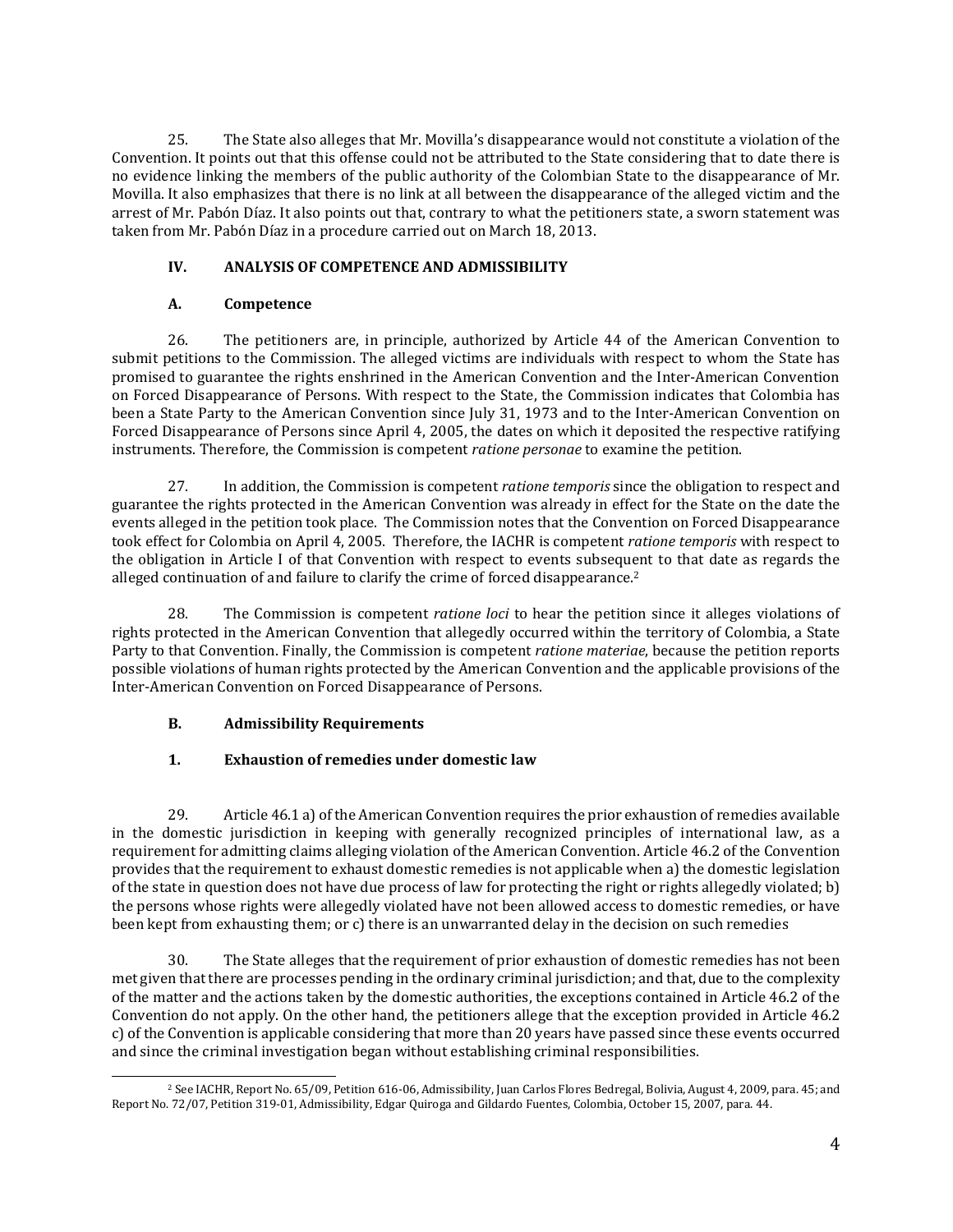31. In view of the allegations of the parties, it is necessary to clarify which domestic remedies must be exhausted, in light of the jurisprudence of the Inter-American system. The Commission notes that the subject of this petition refers to the events related to the alleged forced disappearance of Pedro Julio Movilla Galarcio and aspects related to the investigations of the circumstances in which those events took place. The precedents established by the Commission indicate that whenever a crime that can be prosecuted *ex officio* is committed, the State has the obligation to pursue and promote the criminal process<sup>3</sup> and in such cases this is the suitable route for clarifying the facts, prosecuting those responsible, and establishing the corresponding criminal penalties, as well as making possible other means of reparation that are monetary in nature.

32. As a general rule, the Commission has indicated that a criminal investigation should be conducted promptly in order to protect the interests of the victim, preserve the evidence, and even safeguard the rights of anyone who in the context of the investigation may be considered a suspect.<sup>4</sup> The Commission notes that the information provided by both parties indicates that the investigation meant to clarify the facts remains open, without having established material and intellectual responsibility for the offenses covered by this petition. Therefore, given the characteristics of the petition and the time elapsed since the events covered by the complaint, the Commission believes that the exception provided in Article 46.2 c) of the Convention is applicable with respect to the unwarranted delay in the conduct of domestic judicial proceedings, so that the requisite of exhaustion of domestic remedies cannot be imposed.

33. The invocation of the exceptions to the rule of exhausting domestic remedies as provided in Article 46.2 of the Convention is closely linked to the determination of possible violations of certain rights enshrined therein, such as the guarantees on access to justice. However, Article 46.2, given its nature and purpose, is a standard with autonomous content *vis á vis* the substantive standards of the Convention. Thus, a determination as to whether the exceptions to the exhaustion of domestic remedies rule are applicable in the instant case must be made prior to and separate from the analysis of the merits of the case, since it depends on a standard of assessment different from that used to determine the possible violation of Articles 8 and 25 of the Convention. It should be made clear that the causes and effects that prevented the exhaustion of the domestic remedies will be analyzed in the report the Commission adopts on the merits of the dispute, in order to determine whether there are violations of the American Convention.

### **2. Timeliness of the petition**

34. In accordance with the provisions of Article 46.1 b) of the American Convention, in order for a petition to be admitted by the Commission it must be submitted within a period of six months following the date on which the party whose rights have allegedly been violated was notified of the final decision. Article 32 of the Commission's Rules of Procedure establishes that in cases where the exceptions to the prior exhaustion of domestic remedies are applicable, the petition must be submitted within a reasonable period of time, in the judgment ofthe Commission. To this end, the Commission must consider the date on which the alleged violation of rights occurred and the circumstances in each case.

35. In the complaint under review, the Commission has concluded that it is appropriate to apply the exception to the requirement of prior exhaustion of domestic remedies, and thus it falls to the IACHR to analyze whether the petition was submitted within a reasonable period of time based on the specific circumstances. In this matter, the petition was received on June 17, 1996 and the events covered in the complaint began on May 13, 1993 and the effects thereof continue to this day due to the alleged lack of results in the administration of justice. Therefore, in view of the context and characteristics of this petition, as well as the fact that criminal processes are pending, the Commission believes that the petition was submitted within a reasonable period of time and that the admissibility requirement with respect to the timeliness for its presentation should be deemed to have been met.

<sup>3</sup> IACHR, Report No. 52/97, Case 11.218, Merits, Arges Sequeira Mangas, Nicaragua, 1997 Annual Report of the IACHR, paras. 96 and 97. See also Report No. 55/97, Case 11.137, Merits, Abella et al., Argentina, para. 392.

<sup>4</sup> IACHR, Report No. 151/11, Petition 1077-06, Admissibility, Luis Giován Laverde Moreno et al. Colombia, November 2, 2011, para. 28.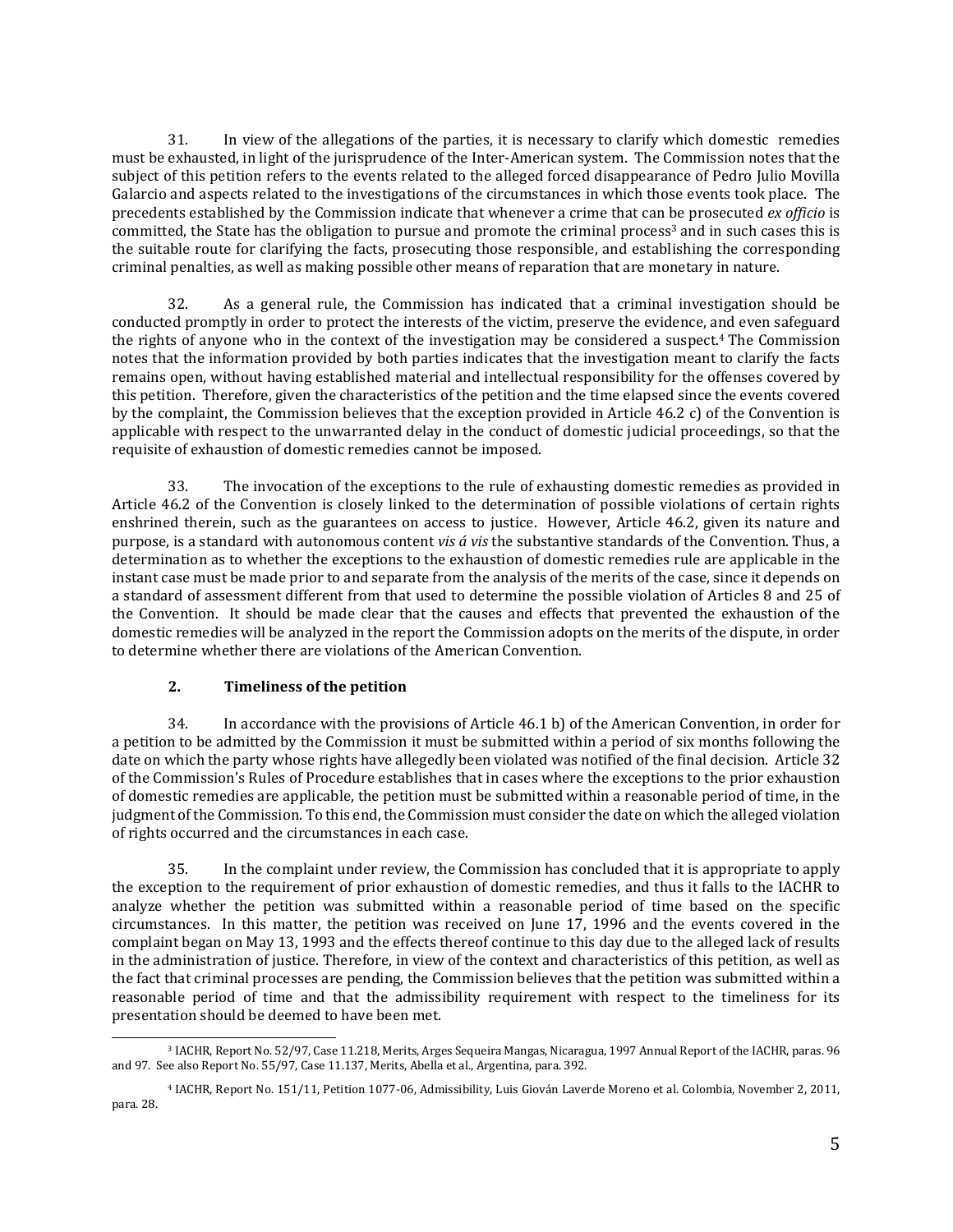## **3. Duplication of proceedings and international** *res judicata*

36. The case file does not indicate that the subject of the petition is pending in another international proceeding for settlement, nor that it reproduces a petition already examined by this or any other international body. Therefore, the requirements established in Articles 46.1 c) and 47 d) of the Convention should be deemed to have been met.

# **4. Colorable claims**

37. For admissibility purposes, the Commission must decide whether the petition presents facts that tend to establish a violation as stipulated in Article 47 b) of the American Convention, and whether the petition is "manifestly groundless" or "out of order" in accordance with paragraph c) of the same article. In this phase of the procedure, the Commission must perform a *prima facie* evaluation not to establish alleged violations of the American Convention but to examine whether the petition reports facts that could tend to establish violations of rights enshrined in that instrument. This examination does not involve prejudgment nor an advance opinion regarding the merits of the case.<sup>5</sup>

38. Neither the American Convention nor the IACHR Rules of Procedure require the petitioners to identify the specific rights that are allegedly violated by the State in the matter submitted to the Commission, although petitioners may do so. In contrast, the Commission, based on the jurisprudence of the system, should determine in its admissibility reports which provisions of the relevant Inter-American instruments are applicable and could be concluded to have been violated if the alleged facts are proven by means of sufficient evidence and legal arguments.

39. In view of the factual and legal arguments made by the parties and the nature of the matter presented for its review, the IACHR believes that the petitioners' allegations regarding the scope of the alleged responsibility for the facts covered in the complaint could establish possible violations of the rights contained in Articles 3, 4, 5, 7, 8, and 25 in connection with Article 1.1 of the American Convention, to the detriment of Pedro Julio Movilla Galarcio. In addition, the IACHR believes that the petitioners' allegations regarding alleged violations of the rights to humane treatment, a fair trial, and judicial protection could establish possible violations of Articles 5, 8, and 25 of the American Convention to the detriment of the relatives of the alleged victim. Furthermore, given the nature of the alleged violations described in this petition – which includes the alleged forced disappearance and the absence of judicial clarification regarding that disappearance – the Commission believes that the merits stage should analyze the possible responsibility of the State for the alleged violation of Article I b) of the Inter-American Convention on Forced Disappearance of Persons.

40. Finally, the IACHR believes that the allegations referring to the potential relationship between the alleged disappearance of the alleged victim and the activities he was engaged in as a union activist, as well as the failure to provide judicial clarification regarding those facts, if proven, could constitute a violation of Article 16 of the American Convention.

# **V. CONCLUSIONS**

41. The Commission concludes that it is competent to examine the complaints presented by the petitioners regarding the alleged violation of Articles 3, 4, 5, 7, 8, 16, and 25 consistent with Article 1.1 of the American Convention, and Article I b) of the Inter-American Convention on Forced Disappearance of Persons; and that they are admissible in accordance with the requirements established in Articles 46 and 47 of the American Convention.

42. Based on the factual and legal arguments set out above,

# **THE INTER-AMERICAN COMMISSION ON HUMAN RIGHTS,**

<sup>5</sup> See IACHR, Report No. 21/04, Petition 12.190, Admissibility, José Luís Tapia González et al., Chile, February 24, 2004, para. 33.